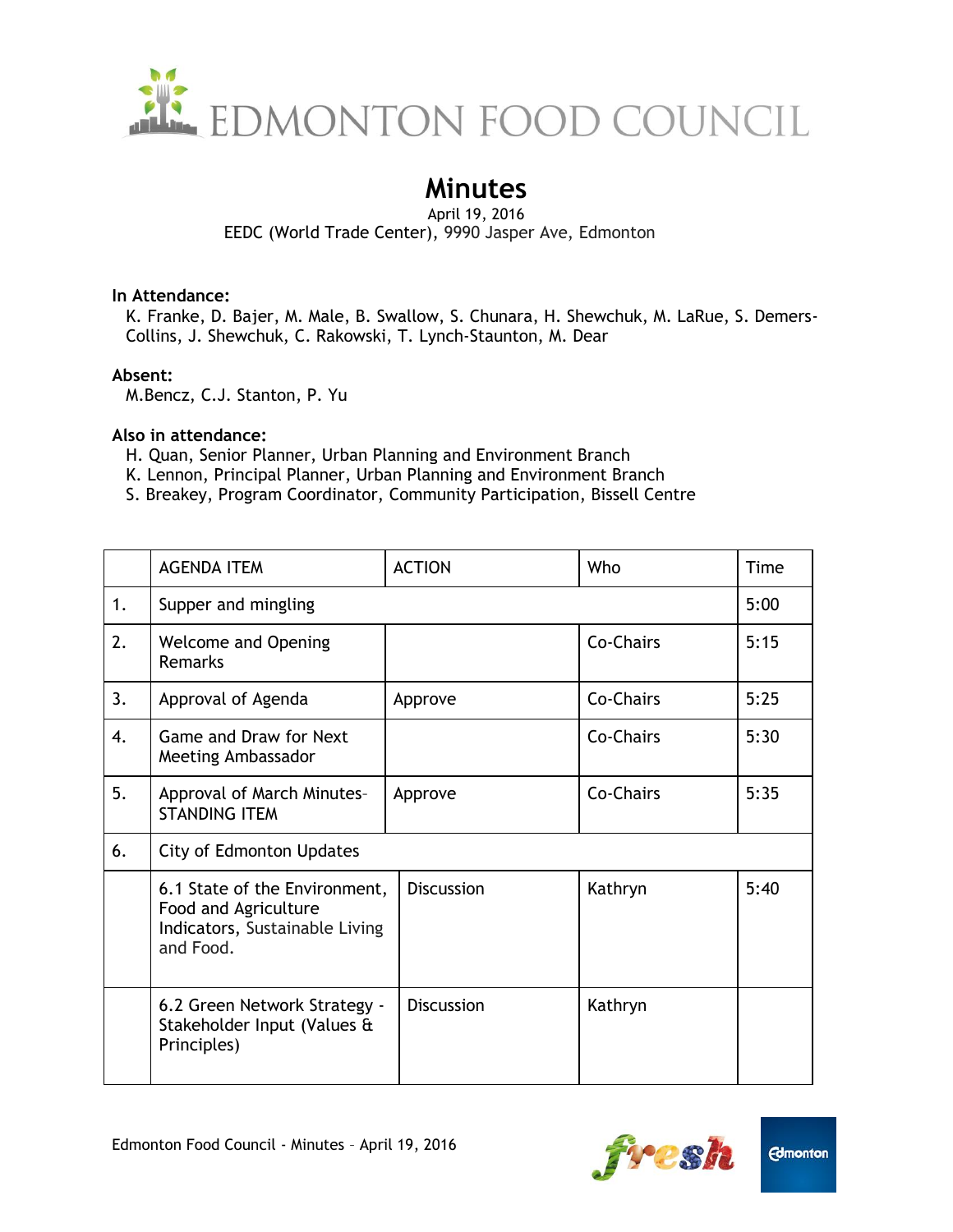

|     | 6.3 June $1st$ , joint meeting<br>with Environmental Advisory<br>Committee                                | <b>Discussion</b>      | Kathryn           |      |  |  |  |
|-----|-----------------------------------------------------------------------------------------------------------|------------------------|-------------------|------|--|--|--|
| 7.  | <b>Guest Speaker</b>                                                                                      |                        |                   |      |  |  |  |
|     | <b>Bissell Centre Food Security</b><br>Initiative                                                         | Information/Discussion | Stephanie Breakey | 6:00 |  |  |  |
| 8.  | <b>Committee Updates</b><br>6.1 Communication<br>Committee<br>6.2 Measurement<br>6.3 Events<br>6.4 Policy | Information/Approve    |                   | 6:20 |  |  |  |
| 9.  | New Member Recruitment,<br>Attrition/Succession<br>Planning                                               | <b>Discussion</b>      | Co-Chairs         | 7:10 |  |  |  |
| 10. | <b>Closing Remarks and</b><br>Meeting Adjournment                                                         |                        | Co-Chairs         | 7:25 |  |  |  |

#### **Next Meeting:**

Tuesday May 17, 2016 Meeting Ambassador: M.Male Location: TBD



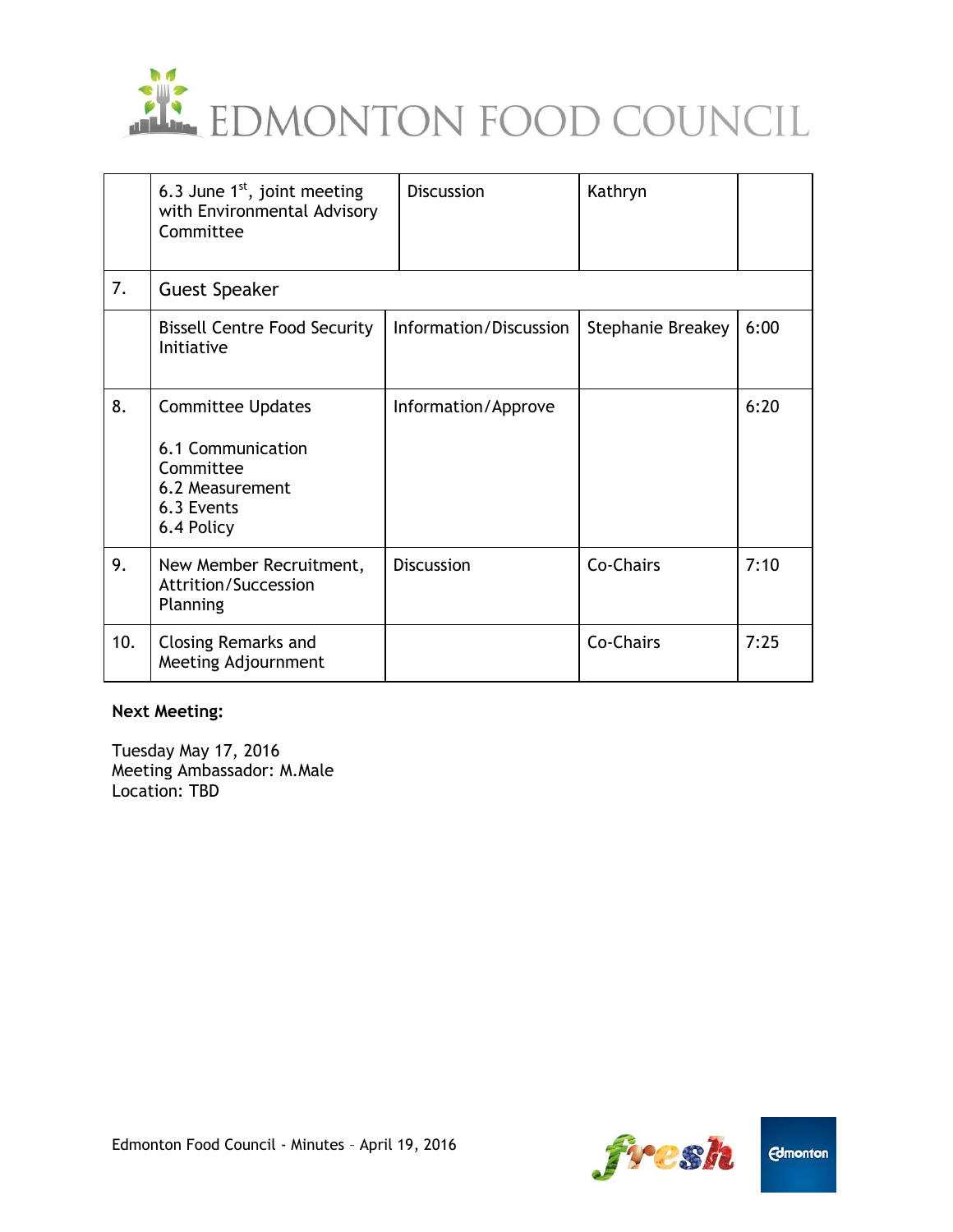

# 1. Super and Mingling

*~Supper courtesy of Prairie Catering.~*

2. Welcome and Opening Remarks

K. Franke opened the meeting at 5:20pm, and invited council members to share. H. Shewchuk shared Northlands' upcoming Amazing Agriculture event on May 4. K. Franke shared that the market season has begun, French Quarter Grand Market has opened, 124 Street Grand Market will open on May 12. J. Shewchuk mentioned the Food and Culinary Innovation event at NAIT on May 11. M. Male mentioned that the What the Truck season starts May 28/29, with 50 food rucks each day. S.Chunara mentioned attending the Food Security Research Forum put on by the Edmonton Multicultural Coalition.

3. Approval of Agenda

S.Demers-Collins motioned to approve the agenda, T.Lynch-Staunton seconded the motion.

4. Draw for Next Meeting Ambassador

H. Shewcuk draw H.Shewchuk as the meeting ambassador for the June meeting.

5. Approval of February and March Minutes

B. Swallow motioned to approve the February and March 2016 minutes, D.Bajer seconded the motion.

6. City of Edmonton Updates

*6.1 State of the Environment, Food and Agriculture Indicators, Sustainable Living and Food.*

K.Lennon opened a discussion about indicators related to *fresh* that can feed into the State of the Environment Report. Edmonton Food Council members brainstormed the following ideas.

### *6.2 Green Network Strategy*

There was a suggestion that Green Network Strategy planners come to Council meeting to consult Edmonton Food Council members. The strategy presents an

![](_page_2_Picture_17.jpeg)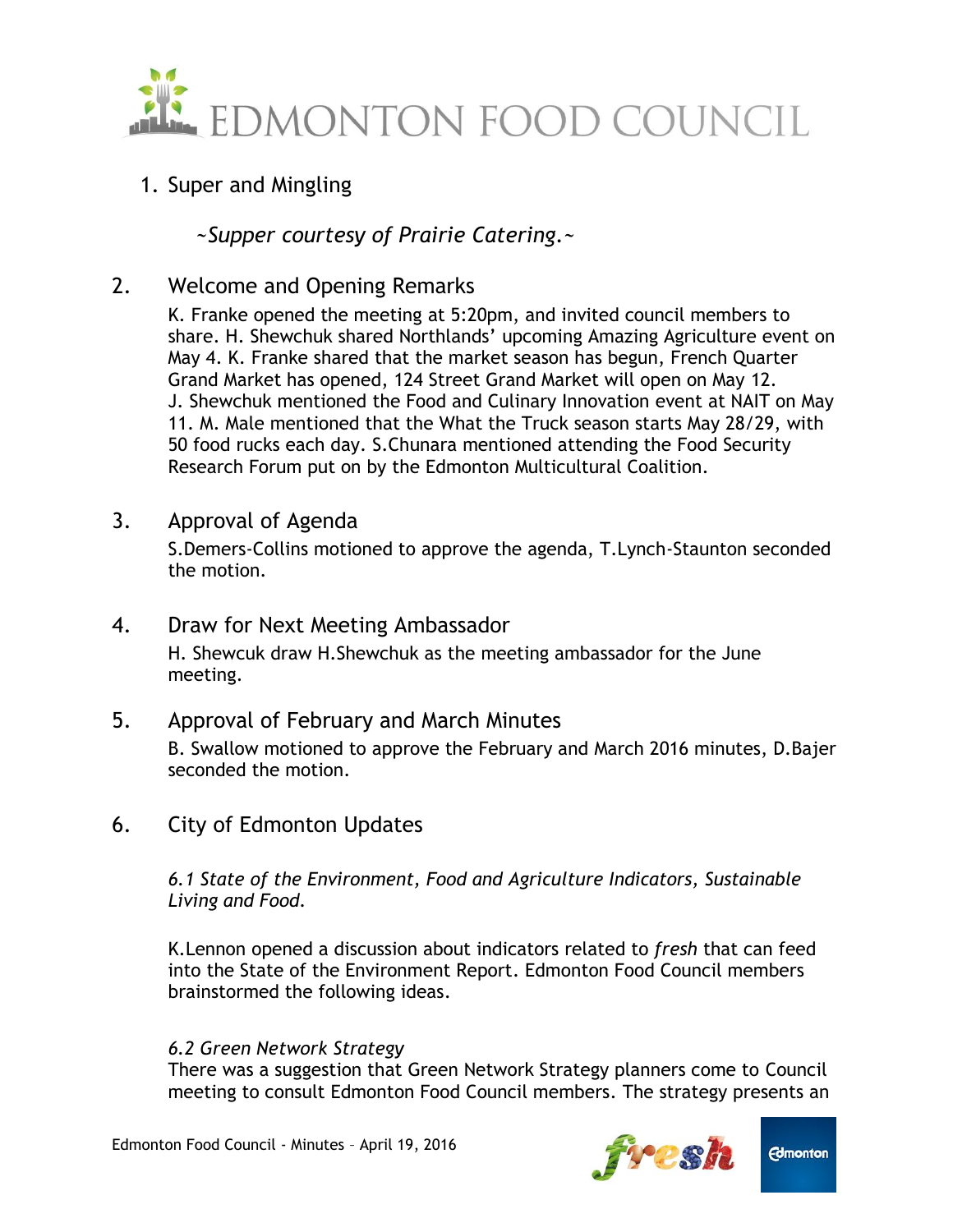![](_page_3_Picture_0.jpeg)

opportunity to re-imagine what parks and open space mean and how to integrate food and agriculture into landscape.

**Action:** K.Franke and D.Bajer will attend stakeholder sessions, Council members will share input with Co-chairs via email. K.Lennon will invite Green Network Strategy planners would like to come to a Council meeting.

*6.3 June 1st, joint meeting with Environmental Advisory Committee.*

**Action:** K.Lennon, Co-Chairs to draft joint agenda with Barbara.

## 7. Guest Speaker – Stephanie Breakey

S. Breakey spoke about the Community Food Initiative at the Bissell Centre that incorporates both growing of food and learning about food, targeted at drop-in program. They are hoping to pursue tower gardens.

**Action:** K.Lennon to share S.Breakey's contact details with EFC.

# 8. Committee Updates

### *8.1 Communications Committee*

M. Male provided updates from Communication Committee meeting. Asked Council for feedback and story ideas for Edmonton Food Council blog. Target audience: people who are directly engaged, indirectly engaged, government and policy makers, other food councils and representatives. Everything needs to come back to communicating and educating around fresh, Council should be group talking about fresh and making it known in community. Council could be the champions for the change we want to see happen in Edmonton's food system.

### *8.2 Policy Committee*

H. Shewchuk provided updates from the Policy Committee. The Policy Committee had its first meeting at which members discussed proposed scope, terms of reference, listing of existing policies of interest, developed a policy brief template. H. Shewchuk circulated a policy brief template. Committee is looking for feedback from Council members. Policy Committee proposes to do analysis of relevant policies, how they relate to fresh and make recommendations. Focus is on what is happening now.

**Action:** K.Lennon will circulate Policy Committee's listing of policies and

![](_page_3_Picture_14.jpeg)

![](_page_3_Picture_15.jpeg)